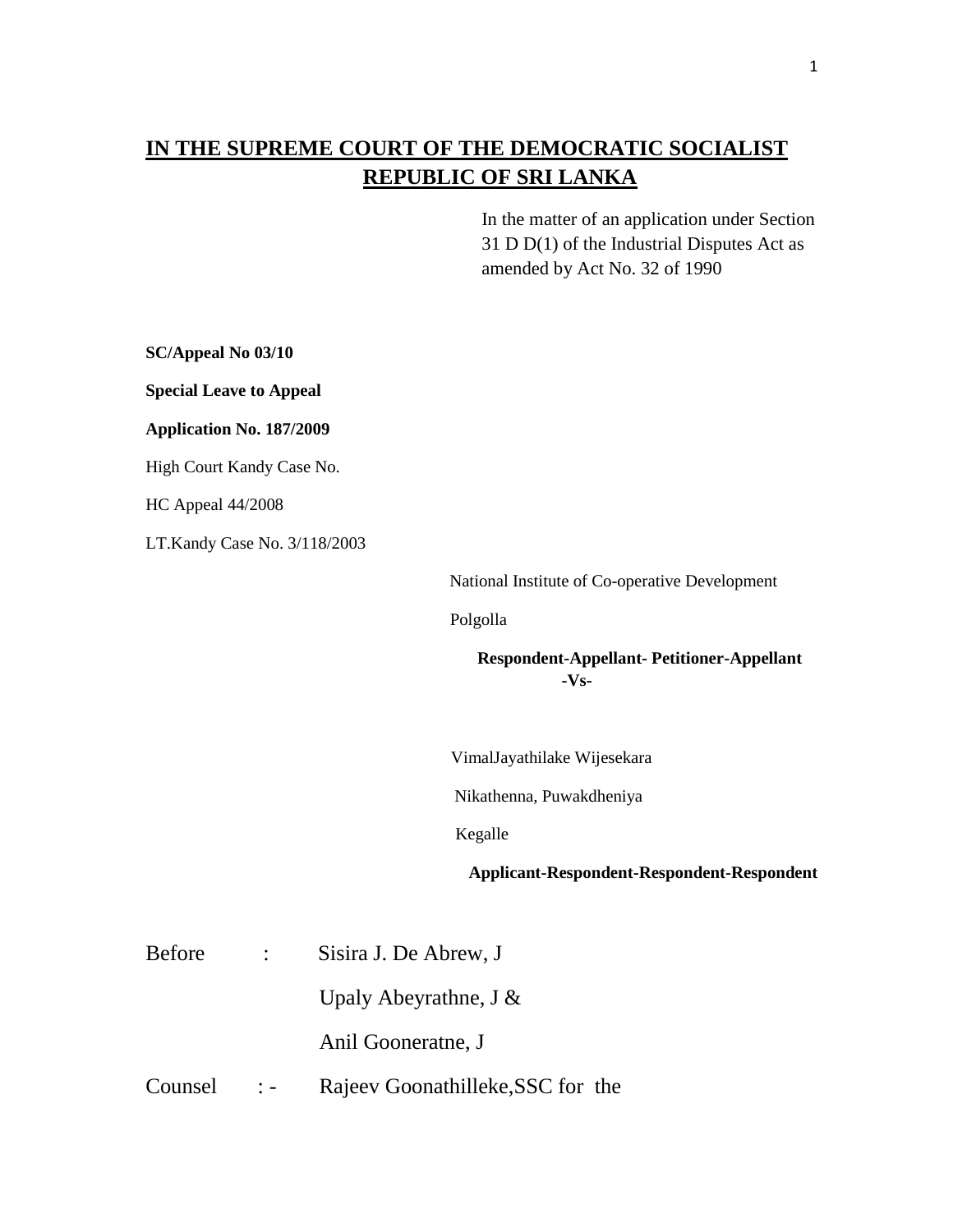## Respondent-Appellant-Petitioner-Appellant

Manohara de Silva,PC with AravindaWijesurendra for Applicant-Respondent-Respondent-Respondent

| Argued on          | $\therefore$ 23 <sup>rd</sup> November 2016 |
|--------------------|---------------------------------------------|
| Written submission |                                             |
| Tendered on        | : 27.9.2010 by the Respondent-Appellant     |
|                    | 15.12.2016 by the Applicant-Respondent      |
| Decided on         | : 15.2.2017                                 |

## **Sisira J De Abrew**

 The Applicant –Respondent-Respondent- Respondent (hereinafter referred to as the Applicant-Respondent) filed an application in the Labour Tribunal seeking, inter alia, that he be appointed as a Grade I lecturer with effect from 21.9.2001; that he be paid back wages from 21.9.2001; that he be paid reasonable compensation. The learned President of the Labour Tribunal after inquiry decided that the services of the Applicant-Respondent have been unjustifiably terminated by the Respondent-Appellant-Petitioner-Appellant (hereinafter referred to as the Respondent-Appellant) and ordered Rs.217,200/- as compensation in lieu of reinstatement. Being aggrieved by the said order of the learned President of the Labour Tribunal, both parties preferred appeals to the High Court and the learned High Court Judge by his judgment dated 23.7.2009, set aside the order of the learned President of the Labour Tribunal and ordered that the Applicant-Respondent be reinstated with back wages. Being aggrieved by the said judgment of the High Court, the Respondent-Appellant has appealed to this court. This court, by its order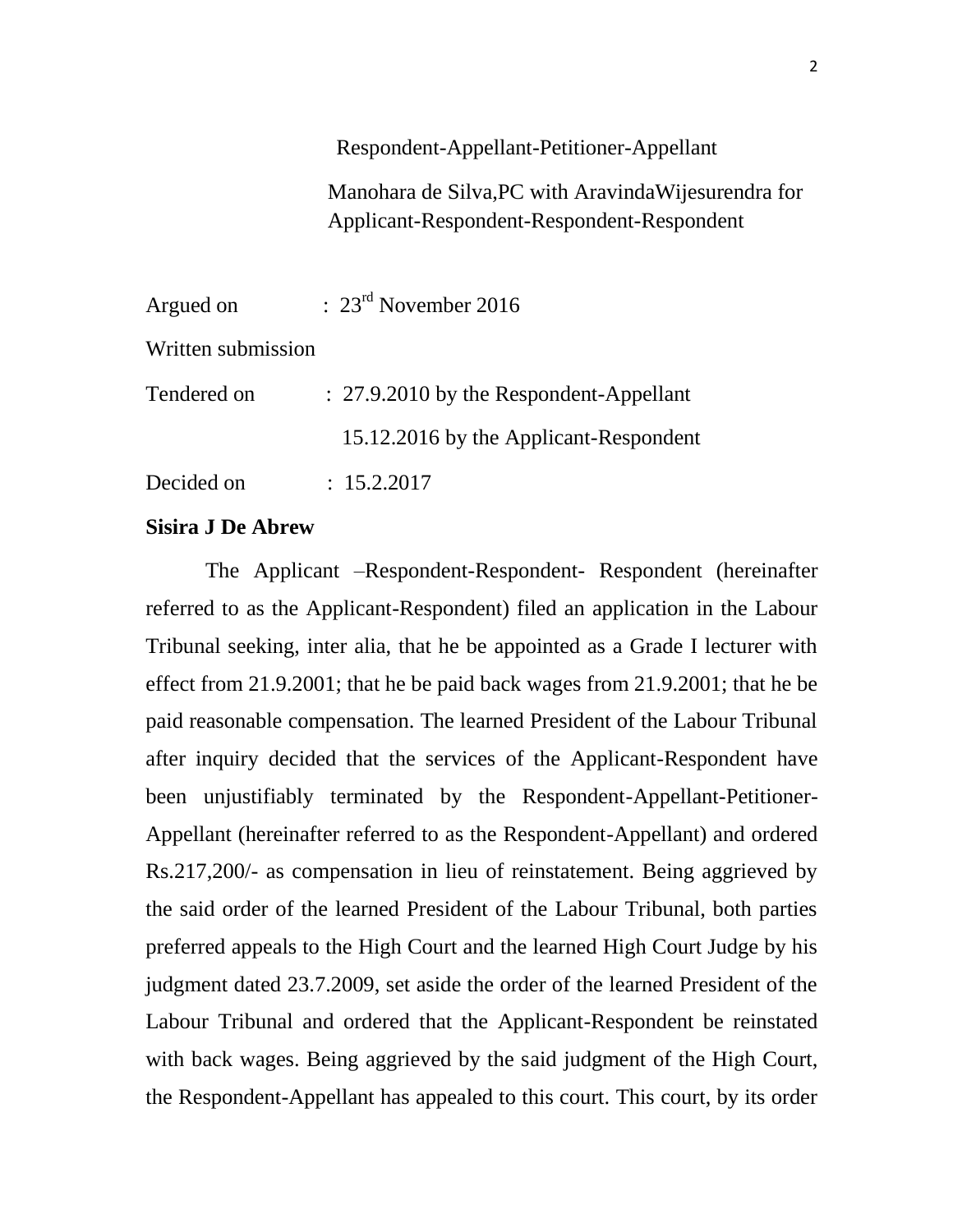dated 15.1.2010, granted leave to appeal on questions of law stated in paragraphs  $10(i)$  to  $10(v)$  of the Petition of Appeal dated 26.8.2009 which are set out below.

- I. Whether the application to the Labour Tribunal, Kandy, by the Respondent was prescribed (time barred)
- II. Whether the Labour Tribunal, Kandy, had jurisdiction to hear and determine this matter.
- III. Whether Section 23 of the National Institute of Co-operative Development (Incorporation) Act No 1 of 2001 applies to the contract of employment of the Respondent dated 25.02.1982 (Folio 170 of annexure "X")
- IV. Whether the Petitioner was the employer of the Respondent.
- V. Without Prejudice to the above, whether the issuing of the notice of Vacation of Post on the Respondent, amounts to an action of termination of employment by the Petitioner in terms of Section 31B (1) of the Industrial Disputes Act No. 43 of 1950 as amended.

 Learned PC for the Applicant-Respondent on 27.7.2010 in this court had taken up the following preliminary objection to the maintainability of this appeal. It is as follows:

"Learned PC Submitted that the appeal had been filed on the basis that the Respondent-Appellant was not the employer of the Applicant-Respondent. Learned PC submitted that the Respondent-Appellant would therefore not have status in terms of Section 31DD(1) of the Industrial Disputes Act as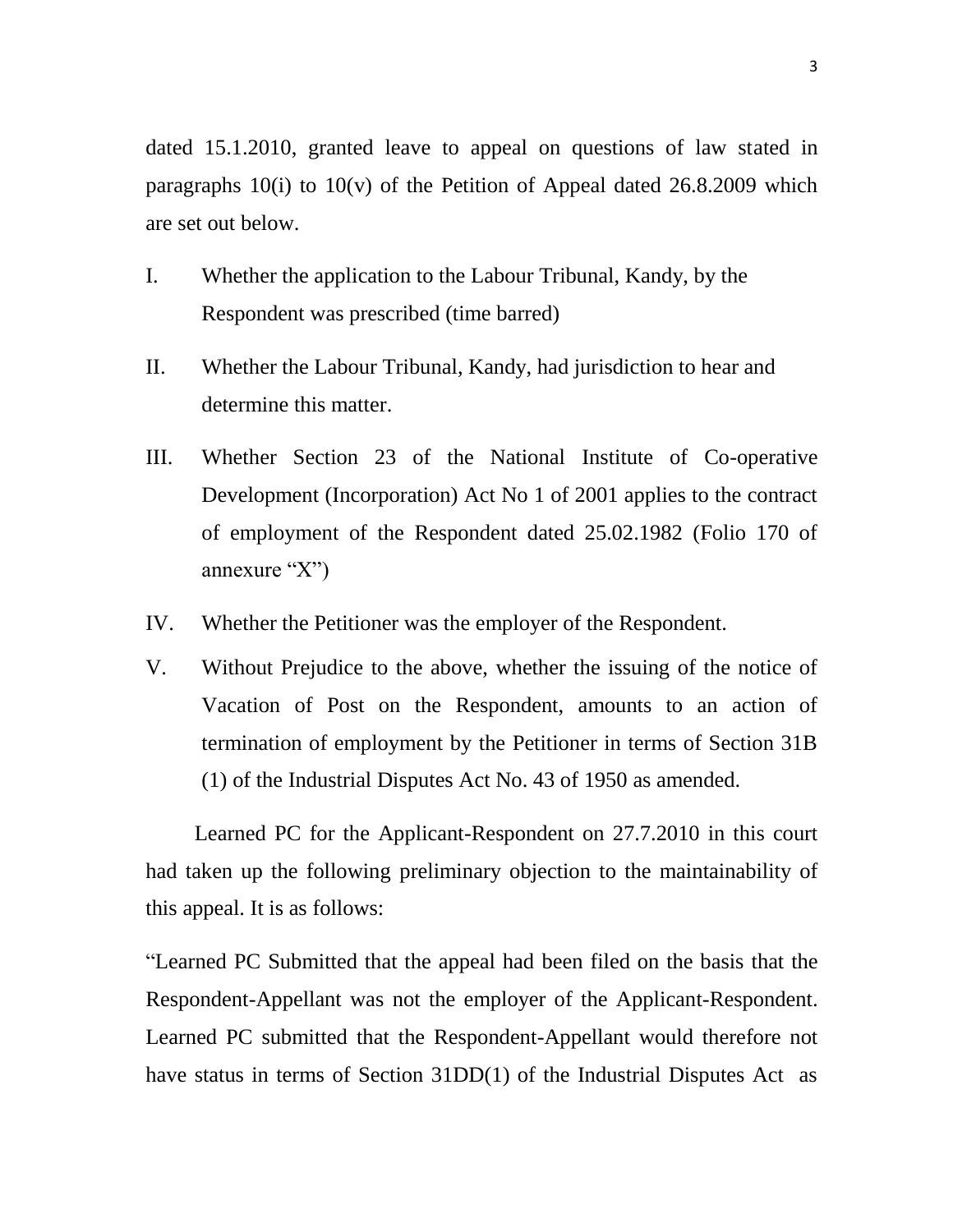amended by Act No.32 of 1990 in so far as a right of appeal thereby conferred to workman, trade union or an employer."

 Learned PC at the hearing before us stressing his preliminary objection submitted that since the Respondent-Appellant takes up the position that he is not the employer of the Applicant-Respondent, he could not have preferred this appeal to this court in terms of Section 31DD(1) of the Industrial Disputes Act, and that only a workman, trade union or an employer could appeal against an order of a High Court made in the exercise of its appellate jurisdiction in relation to an order of a Labour Tribunal. Before I deal with the said preliminary objection, I would like to consider whether the Labour Tribunal could have entertained the application of the Applicant-Respondent. Learned SSC submitted that the Applicant-Respondent was a public servant and was not an employee of the Respondent-Appellant. I would like to consider whether the Applicant-Respondent was a public servant at the time of his termination of services. In considering the said question the following facts are relevant.

 The Secretary to the Ministry of Food and Co-operative by his letter dated 25.2.1982 appointed the Applicant-Respondent as a lecturer of the Cooperative Development School at Polgolla with effect from 15.6.1981. This is the letter of appointment of the Applicant-Respondent. According to the said letter of appointment, the said post is permanent and he is entitled to his pension (vide page 200 of the brief). The said facts alone demonstrate that the Applicant-Respondent has been appointed as a public servant. On a request made by the Deputy Minister of Urban Development, Constructions and Public Utilities, the Applicant-Respondent was released to the above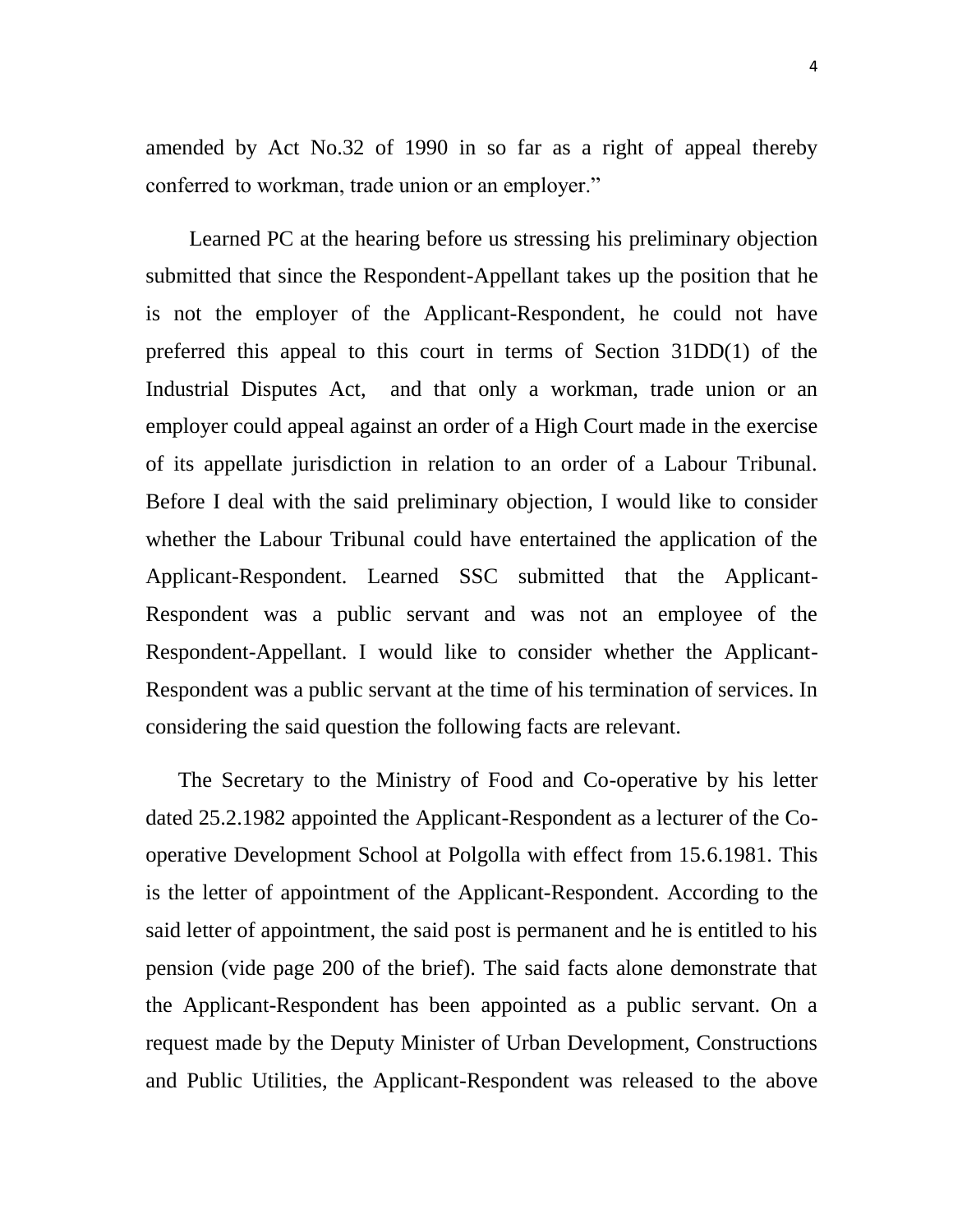Ministry and the Secretary to the Ministry of Urban Development, Constructions and Public Utilities by his letter dated 23.11.2000 (vide page 166 of the brief) appointed the Applicant-Respondent as Public Relation Officer of the Deputy Minister of the said Ministry with effect from 9.11.2000. The Secretary to the Ministry of Urban Development, Constructions and Public Utilities by his letter dated 1.10.2001 addressed to Commissioner of Co-operative Development released the Applicant-Respondent from the said Ministry with effect from 21.9.2001. A copy of the said letter was also sent to the Applicant-Respondent. But the Applicant-Respondent failed to report to the Department of Co-operative Development. In view of his failure to report back to the Department of Co-operative Development, he was served with a vacation of post notice dated 9.11.2001 by the Commissioner of Co-operative Development. It is therefore seen that the Applicant-Respondent by the said notice was informed that he had vacated post with effect from 21.9.2001 (vide page 152 of the brief). The Applicant-Respondent appealed to the Public Service Commission against the said notice of vacation of post. The Public Service Commission after considering his appeal, by order dated 21.1.2003, converted the said vacation of post to a compulsory retirement (vide page 142 of the brief).

 If the Applicant-Respondent is not a public servant why did he appeal to the Public Service Commission? The Applicant-Respondent, by his own appeal to the Public Service Commission, has accepted that he is a public servant.

 Considering all the aforementioned matters, I hold that at the time the Applicant-Respondent was sent on vacation of post, he was a public servant.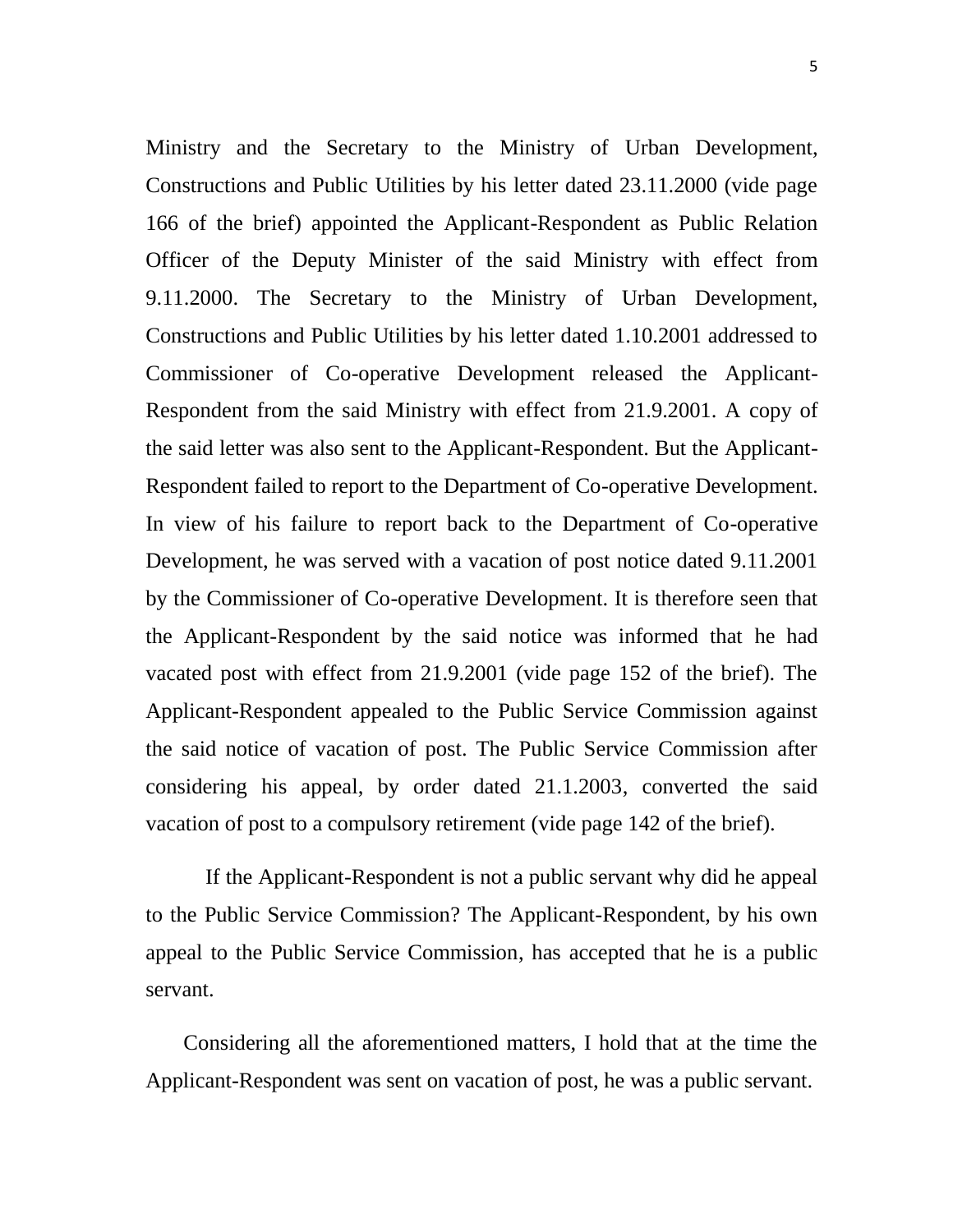Section 49 of the Industrial Disputes Act No 43 of 1950 (as amended) reads as follows. "Nothing in this Act shall apply to or in relation to the State or the Government in its capacity as employer, or to or in relation to a workman in the employment of the State or the Government."

It is therefore seen that if a workman is a public servant, he cannot move the Labour Tribunal for redress and the Labour Tribunal has no jurisdiction to entertain an application of a public servant when his services were terminated. In the present case I hold that the Applicant-Respondent was a public servant at the time he was sent on vacation of post; that he is not entitled to file an application for relief for termination of his services; that the Labour Tribunal did not have jurisdiction to entertain his application; and that the Labour Tribunal should have dismissed his application in limine. The  $2<sup>nd</sup>$  question of law is as follows.

"Whether the Labour Tribunal Kandy had jurisdiction to hear and determine this matter."

 In view of the conclusion reached above, I answer this question of law as follows. "The Labour Tribunal Kandy did not have jurisdiction to hear and determine this matter."

 In view of the conclusion reached above, the other questions of law do not arise for consideration. I have earlier held that the Labour Tribunal did not have jurisdiction to hear and determine the application and that the Labour Tribunal should have dismissed the application filed by the Applicant-Respondent in limine. For the above reasons, I dismiss the application of the Applicant-Respondent filed in the Labour Tribunal Kandy.